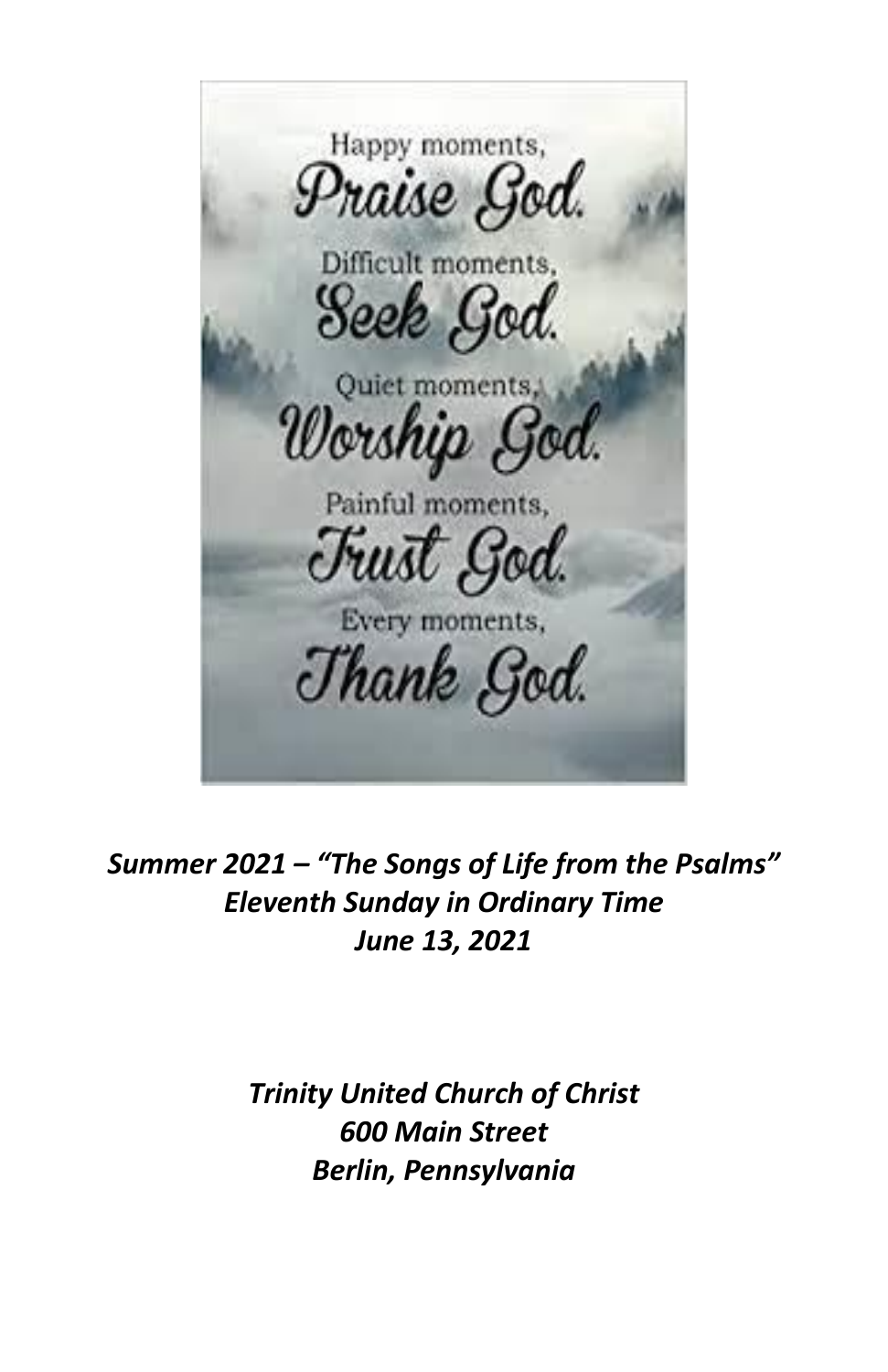# **\*The Doxology**

#### **\*Invitation to Confession**

*When we come into the holy presence of God, our own humanity is laid bare. When we stand in the living presence of truth, our own falsehood is revealed. People of God, let us acknowledge who we are and ask our ever-present God to forgive us.*

#### **\*Corporate Confession**

Let us confess our sin in the presence of God and of one another.

#### Most merciful God,

**we confess that we are captive to sin and cannot free ourselves. We have sinned against you in thought, word, and deed, by what we have done and by what we have left undone. We have not loved you with our whole heart; we have not loved our neighbors as ourselves. For the sake of your Son, Jesus Christ, have mercy on us. Forgive us, renew us, and lead us, so that we may delight in your will and walk in your ways, to the glory of your holy name. Amen.**

# **\*Word of Pardon**

**\*Hymn of Praise: No. 8** *Praise to the Lord, the Almighty*

# **Word of God Psalm 92**

|   | <sup>1</sup> It is good to give thanks to the LORD, |  |  |  |
|---|-----------------------------------------------------|--|--|--|
|   | to sing praises to your name, O Most High;          |  |  |  |
|   | to declare your steadfast love in the morning,      |  |  |  |
|   | and your faithfulness by night,                     |  |  |  |
| 3 | to the music of the lute and the harp,              |  |  |  |
|   | to the melody of the lyre.                          |  |  |  |
| 4 | For you, O LORD, have made me glad by your work;    |  |  |  |
|   | at the works of your hands I sing for joy.          |  |  |  |
| 5 | How great are your works, O LORD!                   |  |  |  |
|   | Your thoughts are very deep!                        |  |  |  |
| 6 | The stupid man cannot know;                         |  |  |  |
|   | the fool cannot understand this:                    |  |  |  |

**7** that though the wicked sprout like grass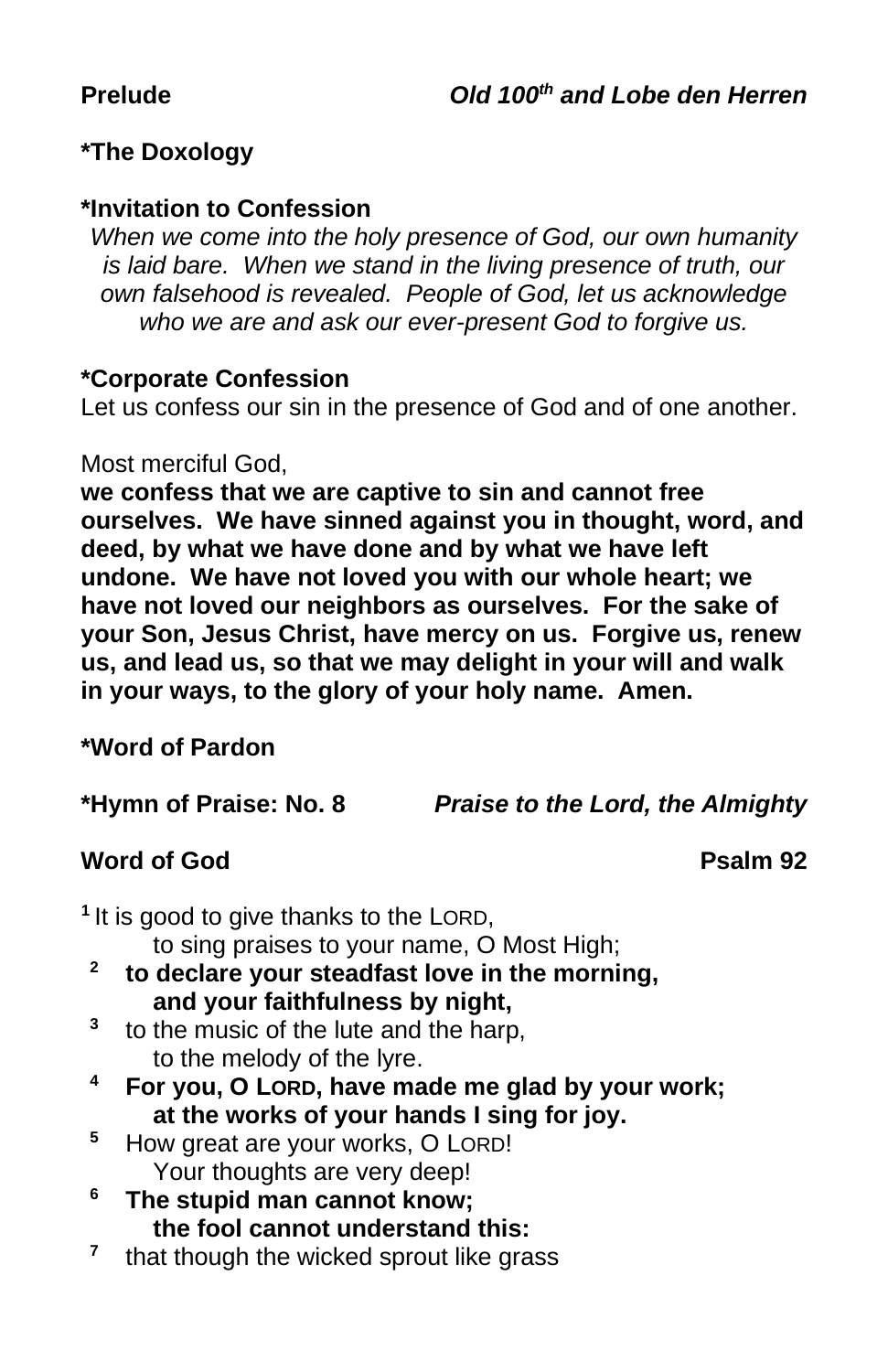and all evildoers flourish,

they are doomed to destruction forever;

- **<sup>8</sup> but you, O LORD, are on high forever.**
- **<sup>9</sup>** For behold, your enemies, O LORD, for behold, your enemies shall perish; all evildoers shall be scattered.
- **<sup>10</sup> But you have exalted my horn like that of the wild ox; you have poured over me fresh oil.**
- **<sup>11</sup>** My eyes have seen the downfall of my enemies; my ears have heard the doom of my evil assailants.
- **<sup>12</sup> The righteous flourish like the palm tree and grow like a cedar in Lebanon.**
- **<sup>13</sup>** They are planted in the house of the LORD; they flourish in the courts of our God.
- **<sup>14</sup> They still bear fruit in old age; they are ever full of sap and green,**
- **<sup>15</sup>** to declare that the LORD is upright; he is my rock, and there is no unrighteousness in him.

**Glory be to the Father and to the Son and to the Holy Ghost. As it was in the beginning, is now, and ever shall be, world without end. Amen.**

**Blessing of the Children to Sunday School** [9:30 a.m.]

**Pastoral Prayer**

**Song of Preparation** *Psalm 19* 

**Preaching of the Word "PD"**

# *Praise*

**Prayer of Intercession Lord's Prayer** [using **debts** and **debtors**]

**\*Parting Hymn: No. 9** *Praise the Lord! Ye Heavens, Adore Him*

### **\*Sung Dismissal and Blessing** *Now Unto Him Who Is Able*

Now unto Him who is able to keep you from falling. To make you stand in His presence blameless and with great joy. To the only God our Savior, Jesus Christ our Lord.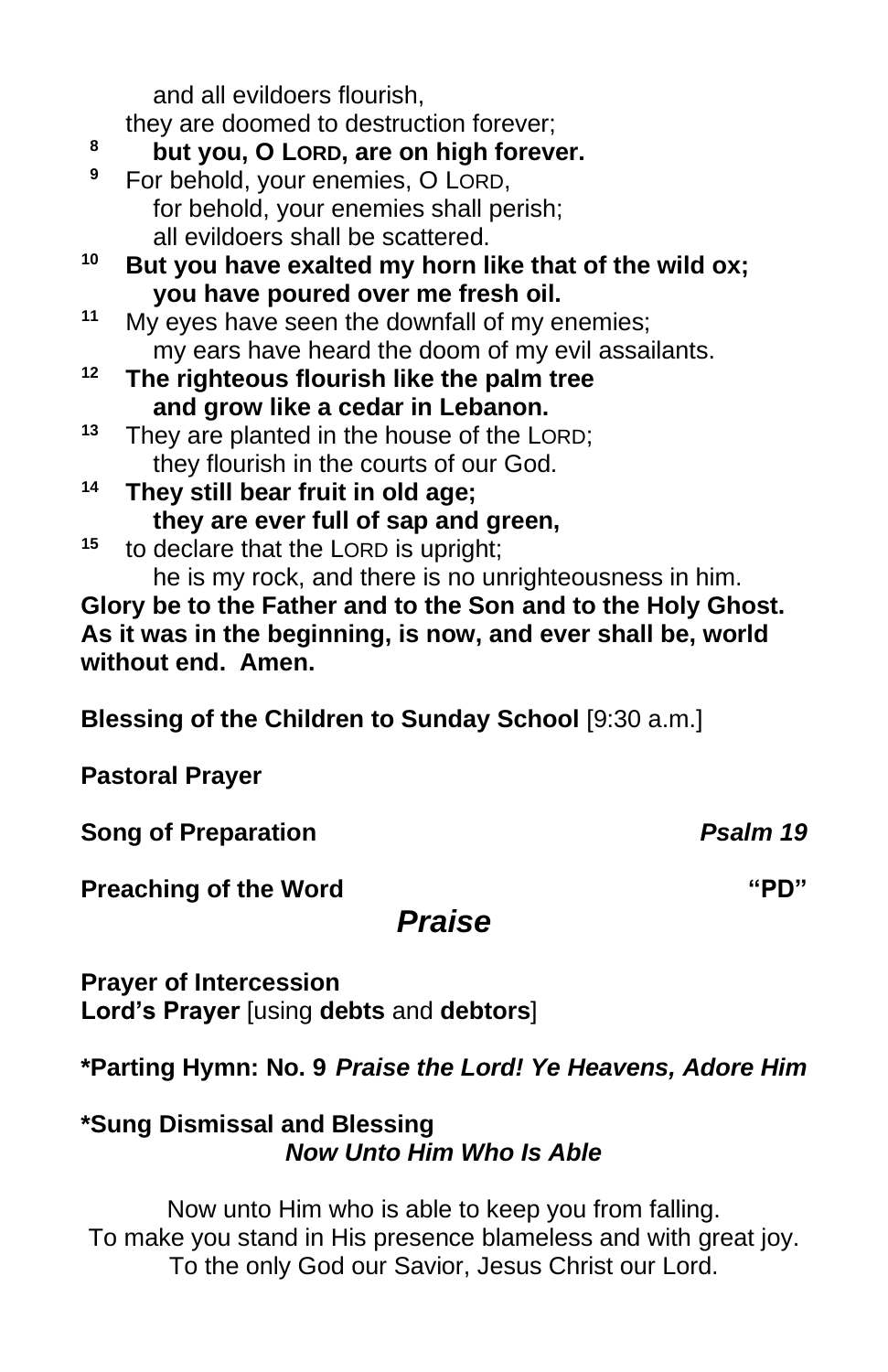#### Be the glory, and the majesty, dominion, and authority. Both now and forevermore, Amen. **Give Him the glory, and the majesty, dominion, and authority. Both now and forevermore, Amen!**

### **\*Going Forth**

#### *+ + + + + + +*

*Welcome* to God's House as we the People of God in this place worship the Triune God – Father, Son, and Holy Spirit – together. This summer here at Trinity we are using the order of worship from Calvin, the Swiss Reformer of the 1500's. He is a forebearer of the Reformed faith. In the Berlin documents it notes that the Reformed Church was called "the Calvinist Church." Immediately following the prelude, the organ will modulate to The Doxology. If you need the words and/or music – it may be found at No. 625. The Doxology was written in 1551 and published in the Genevan Psalter. In Calvin's Order of worship the Apostles' Creed was reserved for Sundays when Holy Communion was celebrated.

**Croner Education Loan Fund** – Applications are now available for all college students who would like to seek a "no" interest loan from the Croner Education Fund. Applications will be due to the church office by June  $30<sup>th</sup>$  for the coming academic year. Funds will be disbursed directly to your educational institution.

Vacation Bible School will be August 9<sup>th</sup> through Friday August 13<sup>th</sup> here at Trinity. This year we will be exploring the story of "Moses!" Amy Clark and Jean Hart are serving as directors. We are seeking "helpers" to guide students groups, crafts, music, and food! Please offer your talents to make this a memorable event of summer 2021! We missed out on VBS last year due to COVID-19, we feel safe enough to engage with the children this summer.

**Church Picnic –**Church Picnic in the Grove on July 18<sup>th</sup> beginning at 12:30 p.m. We have invited the people of Zion Lutheran to join us so that we might get to know the other congregation that shares our pastor.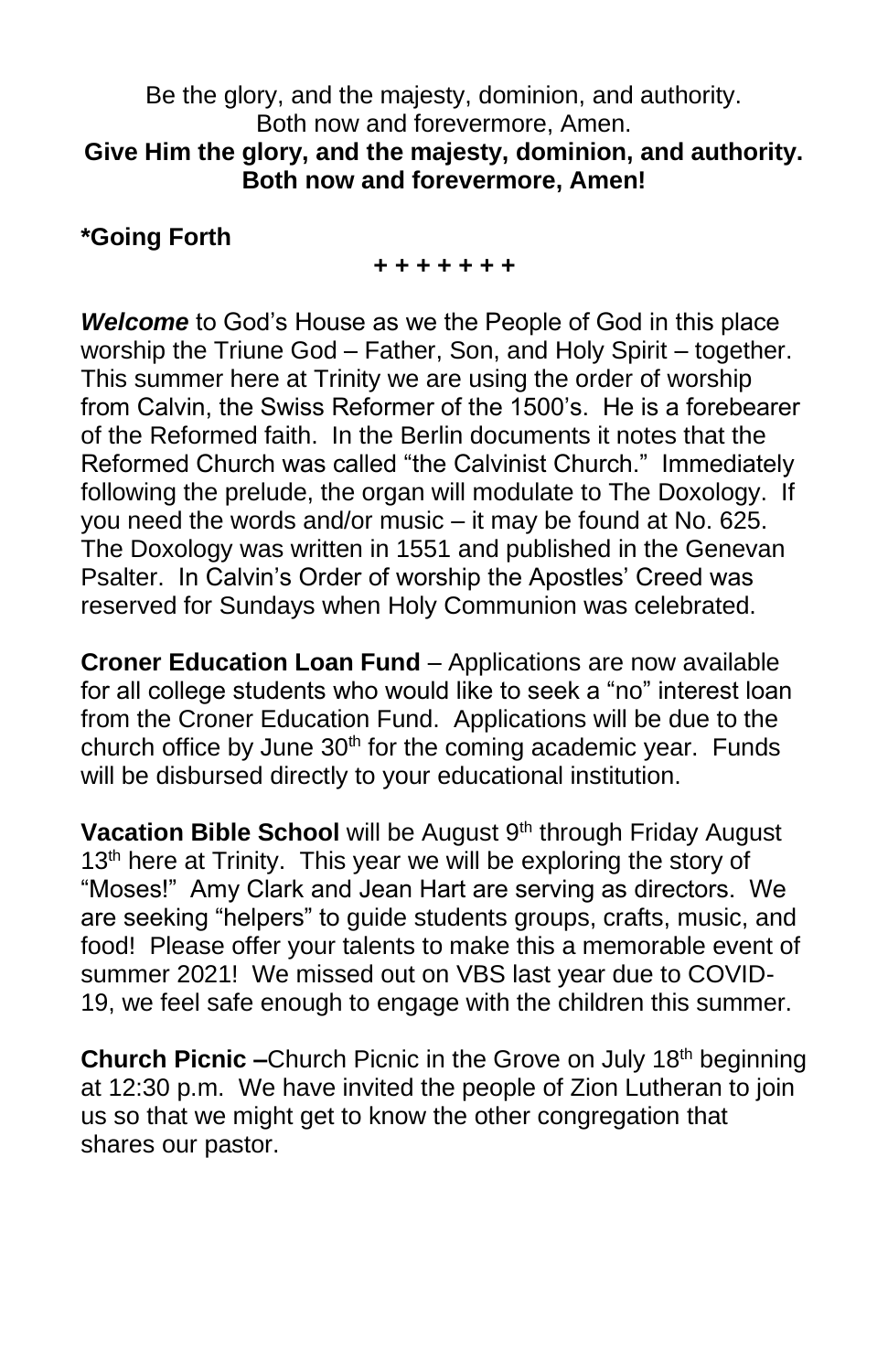# Psalm 19



1995 Mercy/Vineyard Publishing, CCLI Licences #11336142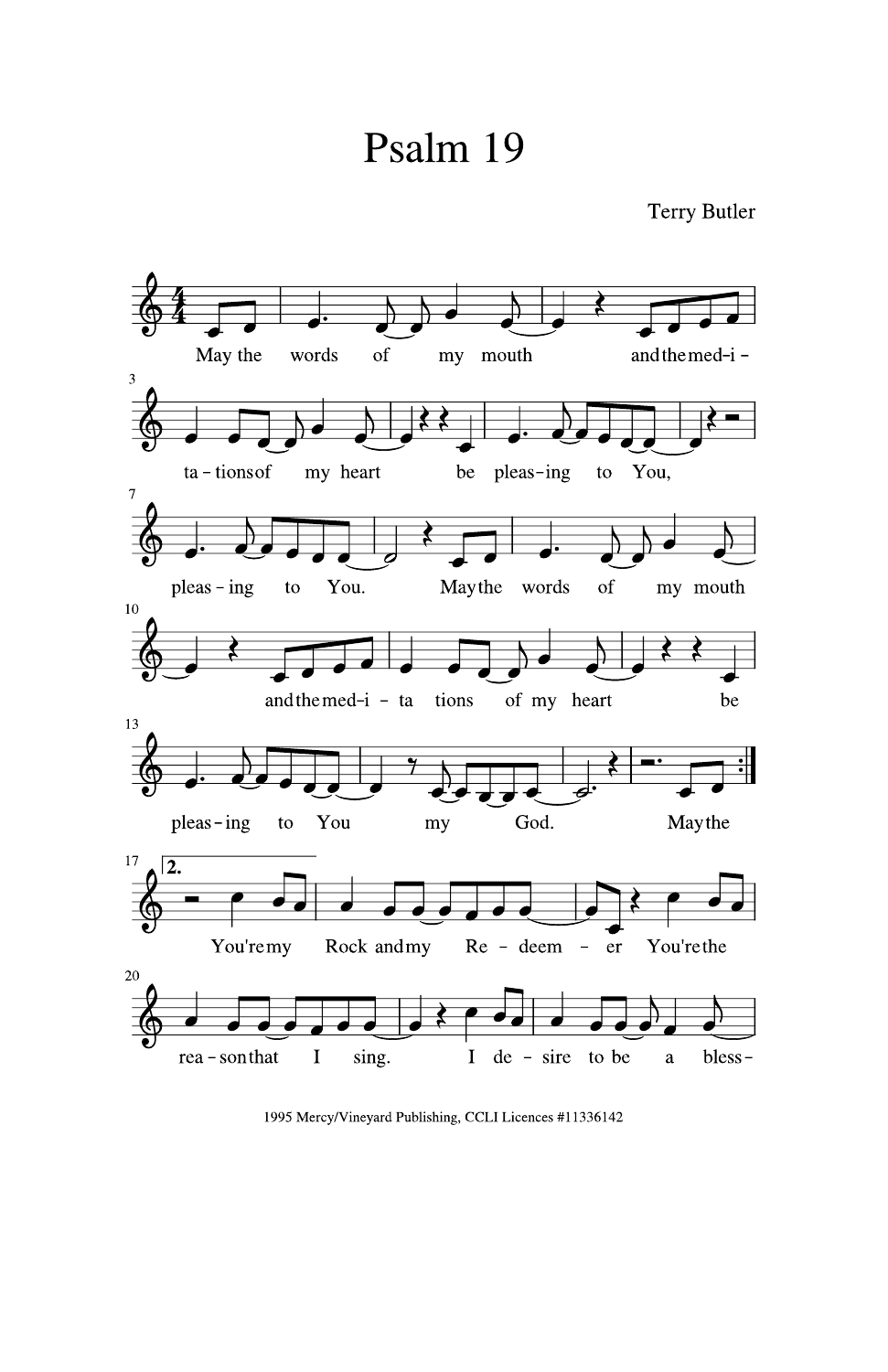











1995 Mercy/Vineyard Publishing, CCLI Licences #11336142

 $\overline{2}$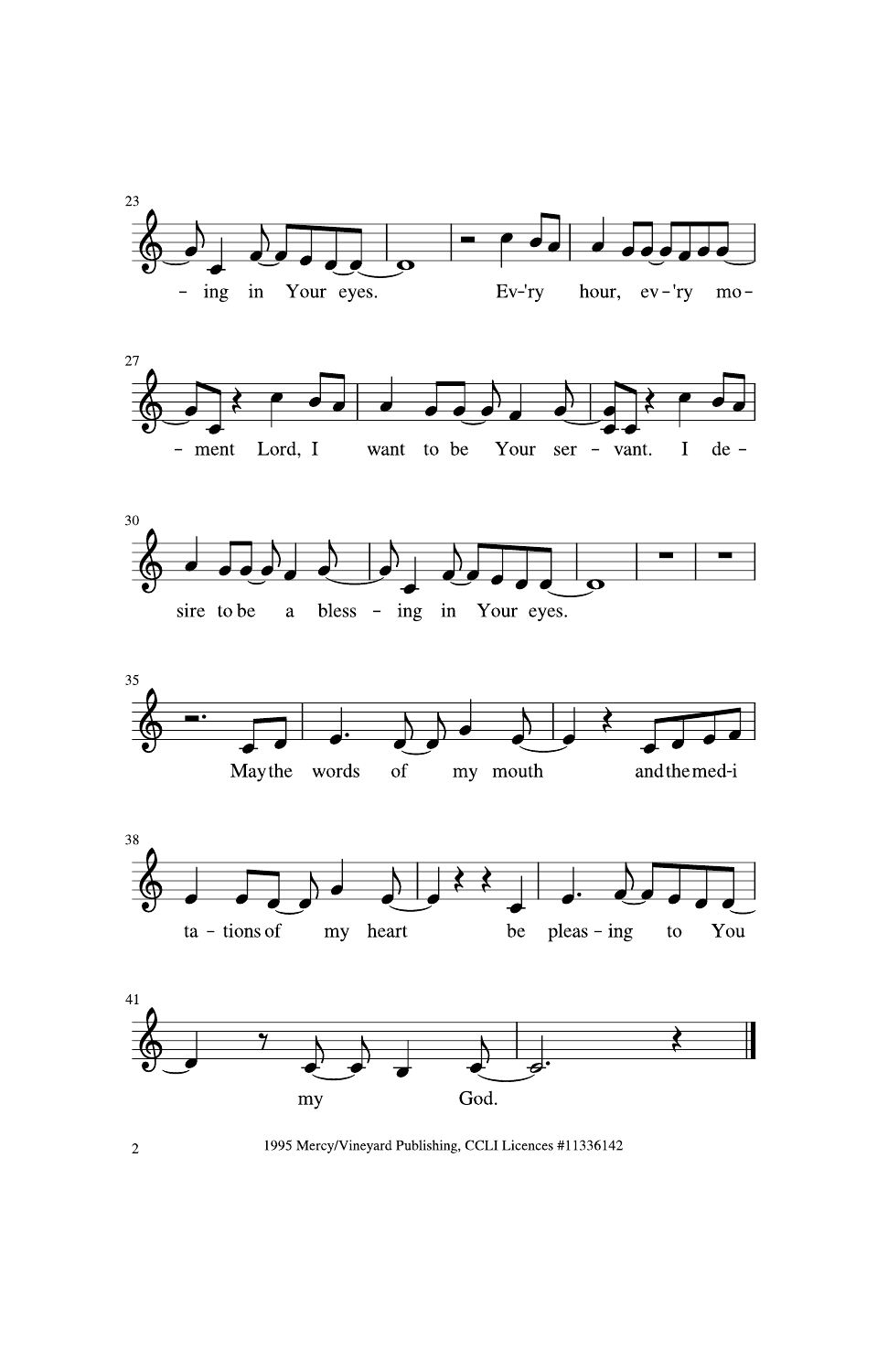# **The Saints In Action**

Monday – Consistory Meeting 7:00 p.m. Next Sunday – June 20<sup>th</sup> – **New Worship Time** 9:00 a.m. Worship 10:10 a.m. Sunday School

**Trinity Celebrates 250 Years** of ministry in 2027. We are starting to think about this celebration and how to commemorate this very special anniversary. Would you be willing to work with a team to create a plan for honoring this anniversary? Speak with Pastor of your interest.

#### **Those Remembered in prayer:**

God's guidance and protection for Armed Forces.

#### **Shut Ins:**

Roy Bucher, Helen Diest, Mary Forespring, Cynthia Kelly, Lois Krause, Deb Luteri, Lois Saylor, Dirkje Stellingwerf.

#### **Healing Concerns:**

Mark Amyot, Donnie Baxter, Lindsey Stotler Cioci, Sue Coughenour, Tammy Coughenour, Pam Crooks, John Durst, Susan Durst, Wilma Durst, Jane Fisher, Linda Gallick, Janet Gindlesperger, Kathryn Grimm, Brenda Leister, Larry McCullen, Bayley Mull, Charles & Glenda Paul, Nancy Schrock, Tyler Seifert, Dwight Smith, Robin Walker, Heather Weighley, Nancy Weighley, John Will, Karen Will, Kimberly Kay Roos Zimmerman.

#### **Giving From 6/6/2021**

|              | Rec       | <b>Budget</b> | Over/Under |
|--------------|-----------|---------------|------------|
| General      | \$2726.00 | \$2434.93     | \$291.07   |
| Ben          | \$305.00  | \$213.46      | \$91.54    |
| <b>Maint</b> | \$185.00  | \$163.46      | \$21.54    |
| <b>Total</b> | \$3216.00 | \$2811.85     | \$404.15   |

Benevolence includes Food Pantry of \$15